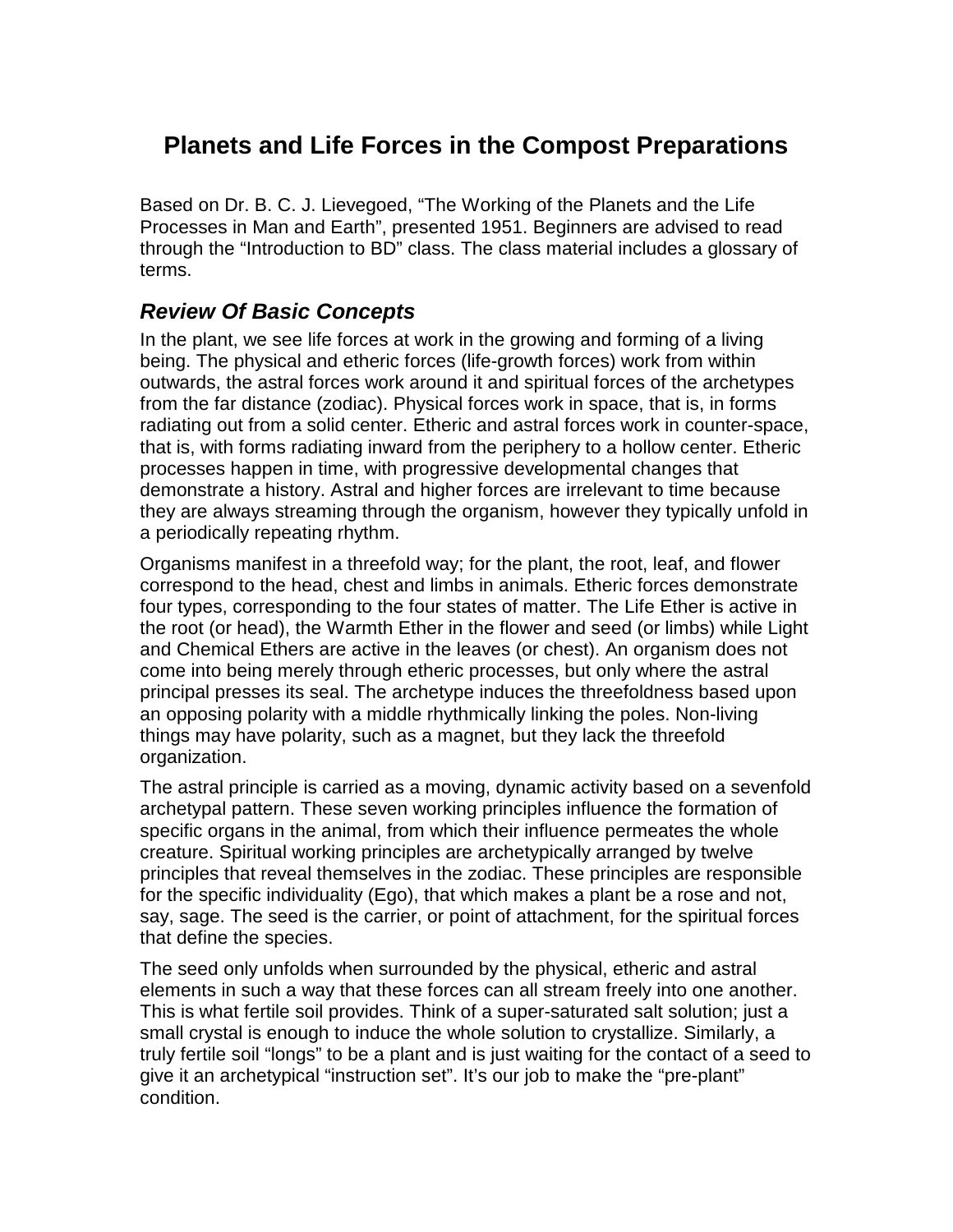We do that with compost. Compost is formed from decaying plant and animal substance, so it still has something of their physical, etheric and astral forces. But these forces are dispersing and the spiritual forces have already withdrawn. We try to capture the dispersing forces and bring them into cooperation once again so that new spiritual archetypes can be received. The remnants of the old organs (leaves, etc) are to be destroyed but their etheric and astral principles are to remain united in the compost. Imagine a caterpillar in its cocoon; it must go through a period of chaos before the new body of a butterfly can form. Likewise the compost goes through chaotization, in order to be at the disposal of the seed. But there is an essential difference – in the animal, astral forces work from within,



concentrated in the organs. While in the plant, astral works from outside, streaming through the plant. To conduct the chaotising harmoniously, we implant something like planetary organs in the compost pile.

We do this by inserting the biodynamic preparations. Six of the preparations represent specific planetary forces. The seventh is the balancing force of the sun, represented by the horn manure/horn clay preparations. The farmer should be conscious of these underlying processes and not just operating mechanically or dogmatically. The place to learn about such physiological processes is from the doctor. In fact, the farmer can learn much by considering how the physician treats the human body. And the doctor can enrich his knowledge from the observations of biodynamics.

The reader should be familiar with the sequence of the planets. Their "nearness" to earth is based on which planets can eclipse or come in front of other planets.

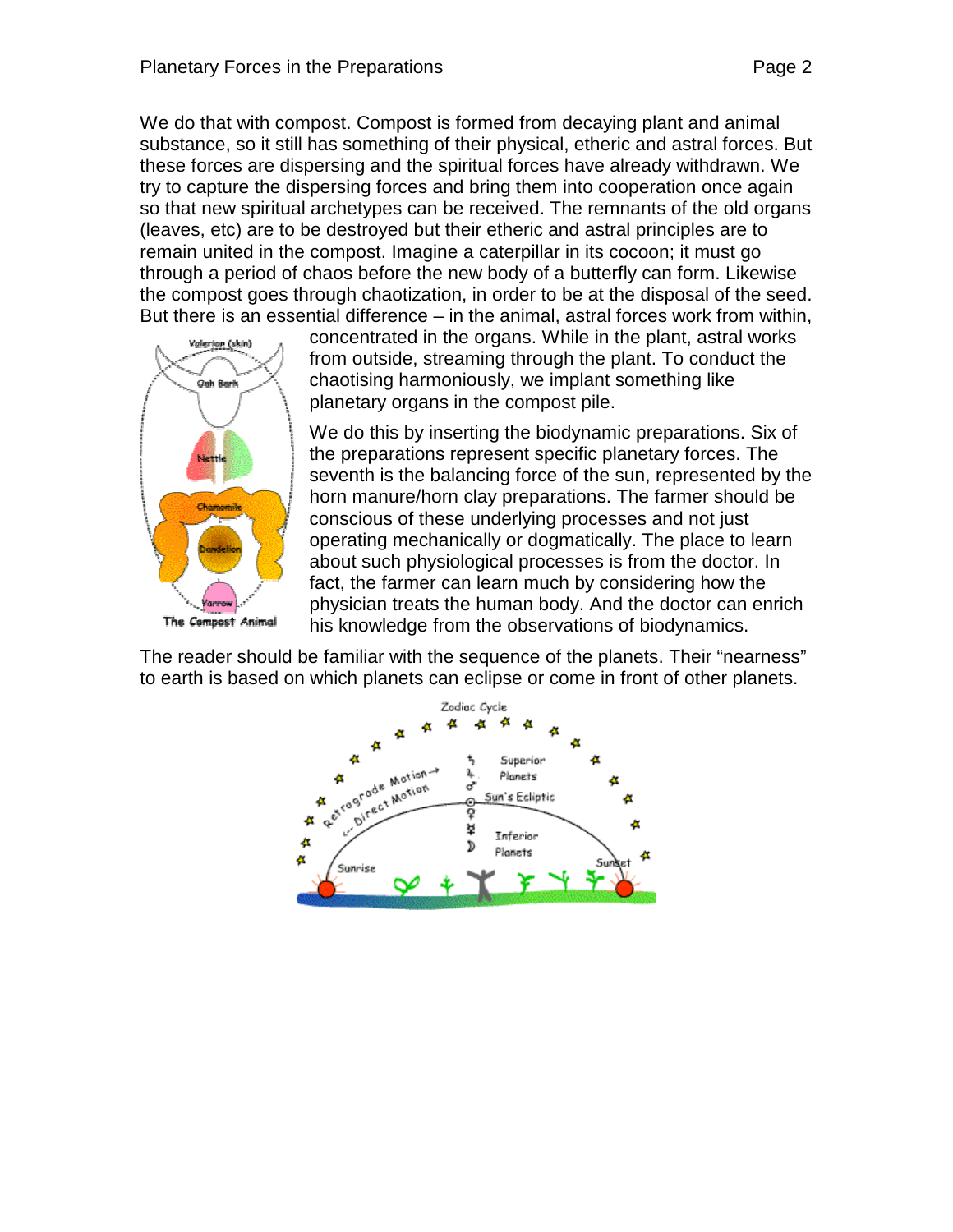| <b>Planet</b> |                   | <b>Associated Metal</b> |  |
|---------------|-------------------|-------------------------|--|
| Saturn        | Superior          | Lead                    |  |
| Jupiter       | <b>Beyond Sun</b> | Tin                     |  |
| <b>Mars</b>   |                   | Iron                    |  |
| Sun           |                   | Gold                    |  |
| Venus         |                   | Copper                  |  |
| Mercury       | Nearer than Sun   | Quicksilver             |  |
| Moon          | Inferior          | Silver                  |  |

Notice that the sequence can be resolved into three opposing polarities shown by the arrows, with the sun as the harmonizing middle.

First polarity: Saturn – Moon, Sun as middle

Second polarity: Jupiter – Mercury, Sun as middle

Third polarity: Mars – Venus, with Sun as middle

## **Saturn -- Moon**

Saturn is the most distant planet, just as the Moon is the closest. Saturn is like a gateway toward the spiritually active stars. The Moon leads to the ether spheres that are close to the Earth, where the Spirit wants to impress its seal into the world of substance. Thus, Saturn/Moon bestow the direction and strength for beings to incarnate. It is important during embryonic development and for the first thirty years of a person's life. In man, the Saturn process enters the hair vortex at the back of the head and radiates into the body, making Man into a picture of his individual Ego. This process terminates in the skeleton, where it becomes a lifeless image of the Ego. If Saturn were to work by itself, in thirty years man's body would have calcified and turned into a stalactite!

Saturn works as a differentiating force within warmth, the most spiritual ether. Where Saturn rarefies warmth, crystallized substance (bone) comes into place. Where it densifies, warmth's carrier blood (bone marrow) is formed. Blood cells are formed in the center of the physical, almost lifeless skeleton. After about three weeks, blood cells are absorbed by the spleen. So the spleen is the consummation of the Saturn process.

We can see two Saturn processes:

- 1. Incarnating: leading to a hard, lifeless image in physical space.
- 2. Resurrecting: the Ego, in the form of the blood, permits karma to play out over time.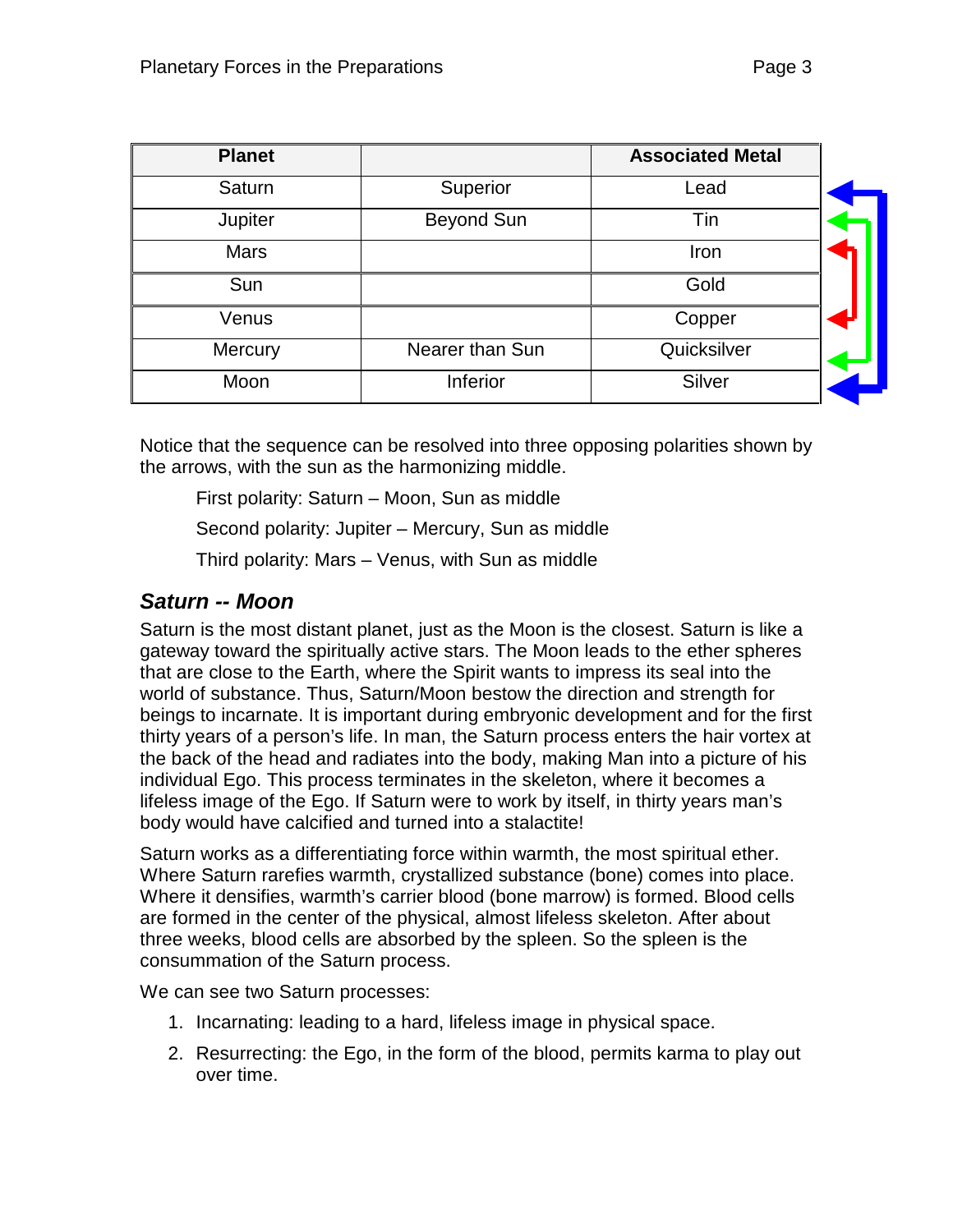Saturn is both death and resurrection. The image of the Ego occurs twice, once as the physical in the skeleton, and once, through the blood, as the being living in time. Lievegoed summaries these two processes with symbols, ^ or v. Saturn leads the spiritual to the physical world, but in so doing, it brings dead rigidity. But Saturn leads the spiritual out of the physical in the course of one fulfilling one's life (karma), a form of resurrection. In the plant world, we usually meet with only the first process. As Saturn influence is coming in from the far outside, it can be effective only where working comprehensively from all sides, not in working from a center. Saturn is active in the Valerian preparation, which envelops the whole outside of the compost pile. Such compost bestows full expression of the seed's species.

Now consider the Moon – it stands opposite to Saturn and manifests continuity of qualities through a sequence of generations. Moon processes are active in propagation and heredity, in the sense of cellular reproduction. IN this case, we observe cell rising from cell, linked in steady growth. The Moon is associated with recurring repetition of the same. She is concerned with the sequence of generations streaming horizontally across the Earth and continuing over time. Moon forces are active in swelling growth, in cell division and in propagation. If Moon forces alone were active in Man, he would become a soft sphere of albumen and would grow forever. But the Moon finds a limit in the skin; it is not effective outside the boundary.

Moon forces enter in front, in the region of the bladder, radiate into the reproductive organs and eventually permeate the whole organism as far as the skin. While Saturn is the bearer of individuality to the skeleton, Moon is the bearer of the type and becomes evident in the skin. Humans with strong Moon forces have beautiful skin (note how we associate the beautiful skin of movie stars with a strong sexual attraction.) The skin as "Moon skeleton" gives an image of Man's heredity.

Moon processes are also differentiated. During embryonic development, the nervous system forms out of an invaginated strip of skin, placed within like a little island. This "inner skin" becomes the bearer of a second process -- that of the external world reflected through the nerve/sense system until it reaches the human's consciousness. Thus, the brain becomes where the Moon forces come to a rest. Physiologically, the force now holds back mere cell division and the brain tissue becomes the most differentiated in the body. Such tissue also suffers the most loss of connection with etheric life forces. Ironically, in giving us the ability of creative thought, the brain tissue becomes the least "alive", the least able to heal itself or reproduce. This end result of differentiation is called intensification.

So the Moon also shows two aspects:

- 1. Growth promotion: streaming in time, eternal repetition of the same type.
- 2. Repressing life: mirror-like reflection, life-forces bounce away, but the image of the outer world is preserved. (Note how the Moon shines by reflecting the Sun's light and that silver is used to make a mirror.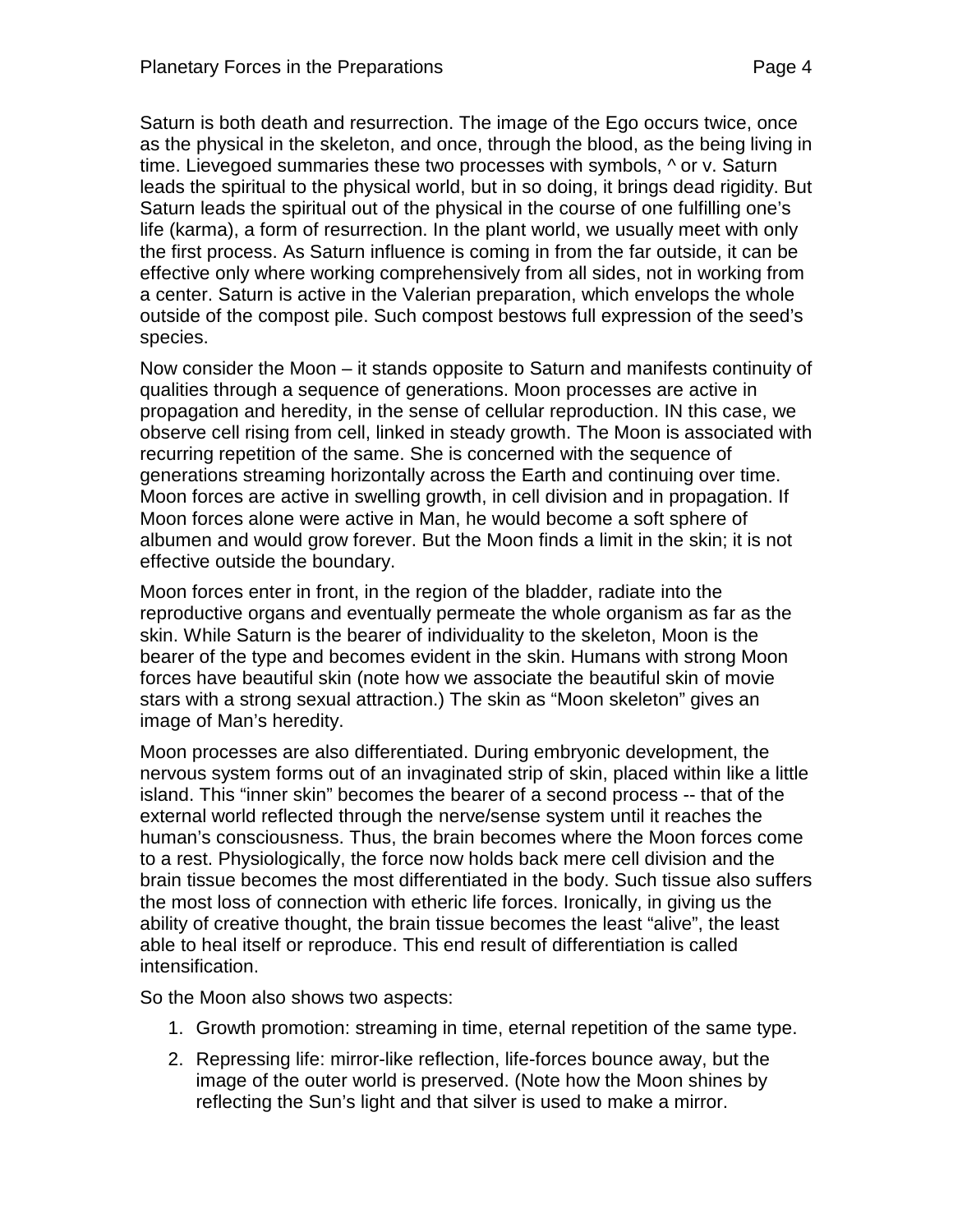In the plant world, we see Moon effects in cell growth. Calcium acts with the watery element as mediator of this growth. The Oak Bark preparation, containing high calcium, is prepared in the animal skull (as if a brain) and held under water. Steiner said this preparation would counteract plant diseases by suppressing an overly rampant etheric element. One could also say, by setting a limit (a skin) to the Moon forces.

As we look as these processes weaving into one another, we see Saturn as the image of the Ego individuality, placed in space but becoming another opportunity in time. Meanwhile Moon places into the stream of time a sort of type-heredity that is not individualized. The human overcomes the sequence of generations by repressing blind growth and, in reflecting the external world, the mind awakens.



#### **Jupiter – Mercury**

Jupiter is the molder of the world. While Saturn creates a bare image in the skeleton, Jupiter molds the rest of the body around the skeleton in fullness and flowing beauty. Jupiter works down from above, rounding and recreating the celestial sphere in rounded (plastic) forms. All the internal organs are rounded, sometimes with hollows where another organ's roundness presses in. Jupiter forces radiated from the rounded brow, molding the brain, and later the thoughts, especially those concerned with bring order and universal connections. From there, these forces work deeply into the body, forming organs and muscles. At the same time, Jupiter strives for super-human gestures. If Jupiter worked all alone, at about fourteen years old, we would all be like beautiful Greek statues, with soulful bearing and gesture but completely rigid.

From this rigidity, the Ego individuality frees itself in movement and gesture. The alternating play of muscles contracting is deeply connected with the liver. Muscle movement is due to chemical changes in the tissue, but these chemicals must be controlled and balanced by the liver. This organ is the most fluid and life-filled, that is, it is the organ least permeated by Jupiter processes so that it can have the role of controlling those forces.

In the plant world, we see Jupiter forces creating the rounded molded forms and secondarily in chemical changes, where Jupiter and Mercury work together in the flowing sap. Jupiter is represented by the Dandelion preparation. Molding forces are handed into the plant through silica, the mineral associated with forces from beyond the Sun. Rudolf Steiner described dandelion as the mediator between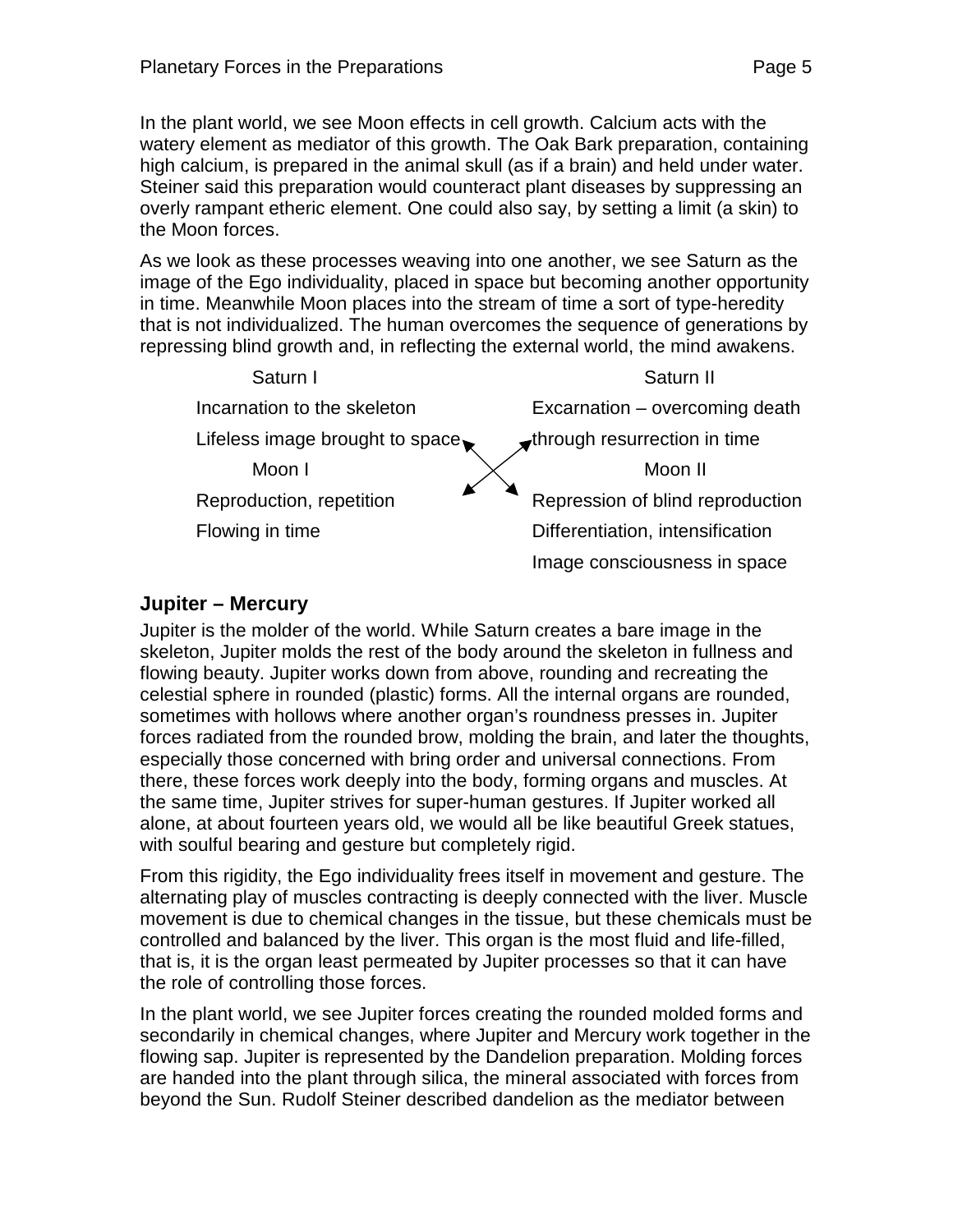the cosmic silica forces and those surrounding the plant, bringing health and stability.

While Jupiter gives harmony and order, Mercury brings chaos, but one we might call "sensitive chaos". This is movement without any particular direction, but ready to flow into anything, adapting to any resistance by flowing around, always in movement. One has only to think of liquid quicksilver for an image. Whatever kind of movement happens, it is in response to outer circumstances. In the human body, this type of streaming movement is represented by the lymphatic system. The blood vessels may be fixed but lymphatic streams can move as they chose, as long as they reach the lymph glands. While Jupiter is harmonious symmetry, Mercury has a tendency to asymmetry. If a feature is oblique or crooked in the human face, that is Mercury confounding Jupiter's intentions. Mercury has a sense of humor and is pleased if divine intentions don't quite come off. Thus, the gods never finish their work because a state of flux remains. If Jupiter is the king sitting on his throne, at his feet is Mercury as the court jester. Mercury tolerates all conditions, heat and cold, sun and shade, but wants life to go on. In extreme cases, Mercury becomes dishonest and even leads the plant into parasitism. Mercury was the god of merchants and thieves, making sure that earthly goods do not remain in one place but are constantly changing hands.

This faculty for adaptation would lead to loss of character; Ego avoids this by diverting movement with more movement. We see when two streams meet, they form whirlpools and empty spaces. This is Mercury's second principle – creating a responsive "newness" by combining movements. The organs taking shape from dynamic movement become different from the archetypical images being projected to Earth. In the plant world, we see these two principles. A beech leaf is completely different from an oak leaf – variability is a Mercury expression. Merging forces are healing, but true healing requires not only that forces merge but also that something new results from the merger. Mercury is active in the Chamomile preparation. This preparation stimulates plant growth through potassium and calcium and has been intensified by the intestine.

Jupiter and Mercury weave into each other; the preordained form of the organs meets Mercury and is changed according to the circumstances. The chemical expansion and contraction of Jupiter give direction to the streaming movement of substance through Mercury. Jupiter comes to rest in muscle, then the activity changes to chemical and the resulting muscle movement overcomes what would otherwise be rigidity. Muscle movement sucks at the liver. (That is, the muscles fetch substances from the liver rather than the liver sending to the muscles.) Mercury streams in an irregular way through the lymph vessels and rests in the lymph glands, where the fluid stream leaves the body. The one exception is the lung, which as an empty hollow lacks the fluid streams present throughout the rest of the body. Thus, the liver and lung are the consummation of Jupiter and Mercury respectively.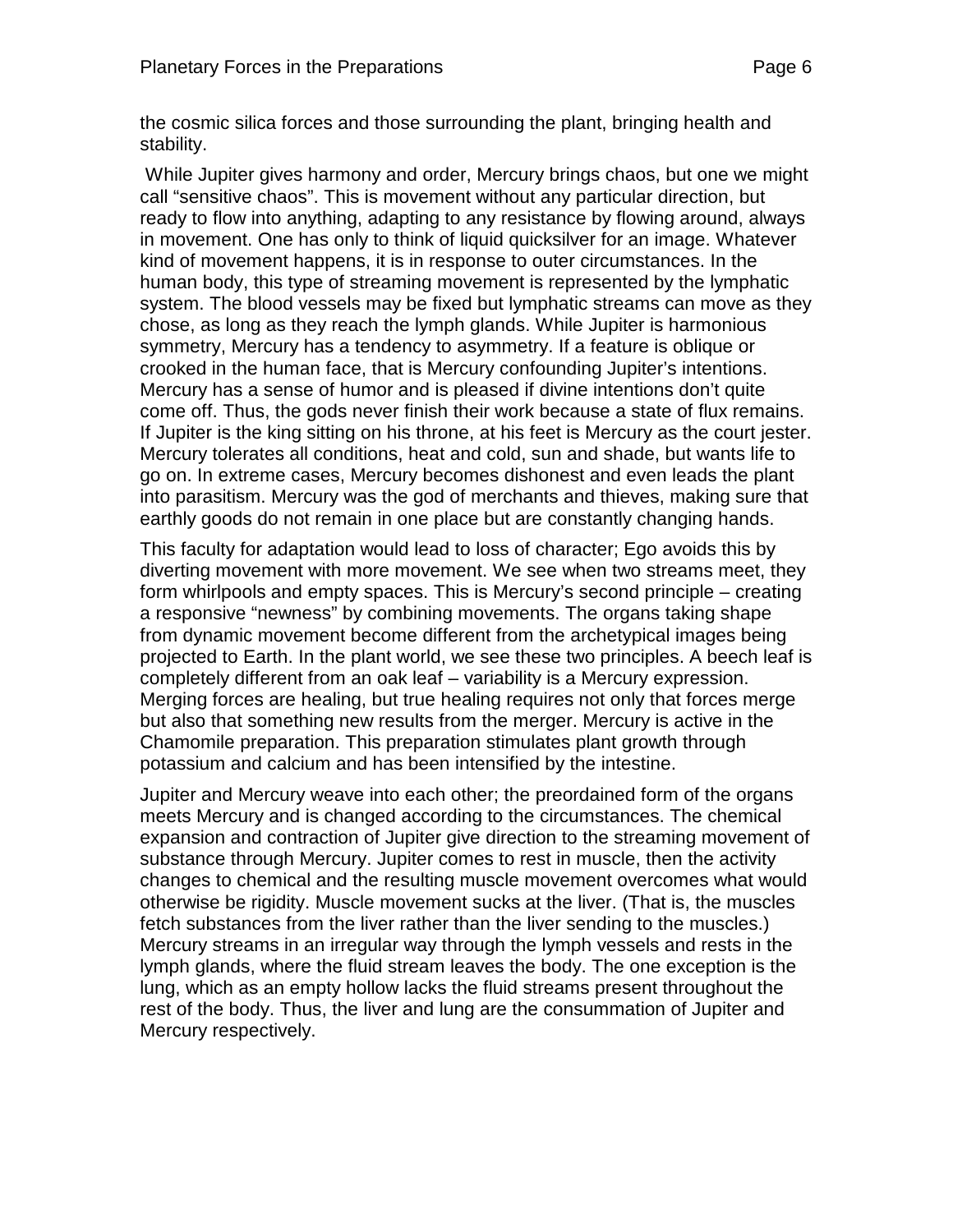Jupiter I Jupiter II Rounding plasticity **Movement** as gesture leading to rigid forms **Formed movement through** chemical activity Mercury I  $\angle$   $\angle$ Streaming movement Movement as healing principle Leads to obliteration of Plastic form due to confluence Individual form of movements

#### **Mars – Venus**

Mars, the last of the outer planets, carries purposeful movement that is directed towards a goal. Mars-force is the process by which the archetype penetrates into the physical sphere but also that which pushes it out again into the world. Mars is at work as the growing point of a plant pushes out and conquers space. Mars brings an inner activity of determination and direction – without Mars, no plant would exist. Mars forces work in the shooting and sprouting of spring growth – as an athlete throws his javelin.

Mars forces enter Man between the shoulder blades and penetrate into the iron processes of the blood. They also radiate into the speech centers; Mars is formed in the words streaming from the human mouth. The Mars type of human is outwardly active all the time but finds himself unable to preserve what he has created because he can't stand to finish anything. Rather than care and cultivate, the Mars type destroys and builds anew. He has a strong creative urge but, if blocked, becomes consumed with wrath.

Mars does not yield to soft measures, so if the Ego is to resist being carried away, it must summon strong resistance. Such opposition creates a damming up of the direction but surprisingly, this transforms into sound. Think of the string on a musical instrument. Force and resistance interact as tautness – and the string forms a musical tone. If we take a metal plate, cover with fine sand and strike a tone, we observe the sand particles form "sound figures" indicative of the particular tone. On Earth, substances come into existence according to Tone Ether forms. Cosmic music starts from Mars and is passed on to the Earth through the Chemical or Tone Ether. In the human or animal body, Mars orders and forms the substances working from the astral body through the organs. In the plant, there is no astral body and Mars works from the cosmic sphere.

Iron forces are active in blood hemoglobin and end in the liver where the hemoglobin molecule is dissociated into gall. Iron is held back within the body. Out of this holding back are born albumen-forming forces like "sound figures". The process of building protein in the liver is one of arranging the chemicals like sound figures. Mars is manifested in the Nettle preparation, which harmonizes forces in the soil, bringing true nutritive value to the plant. This is connected with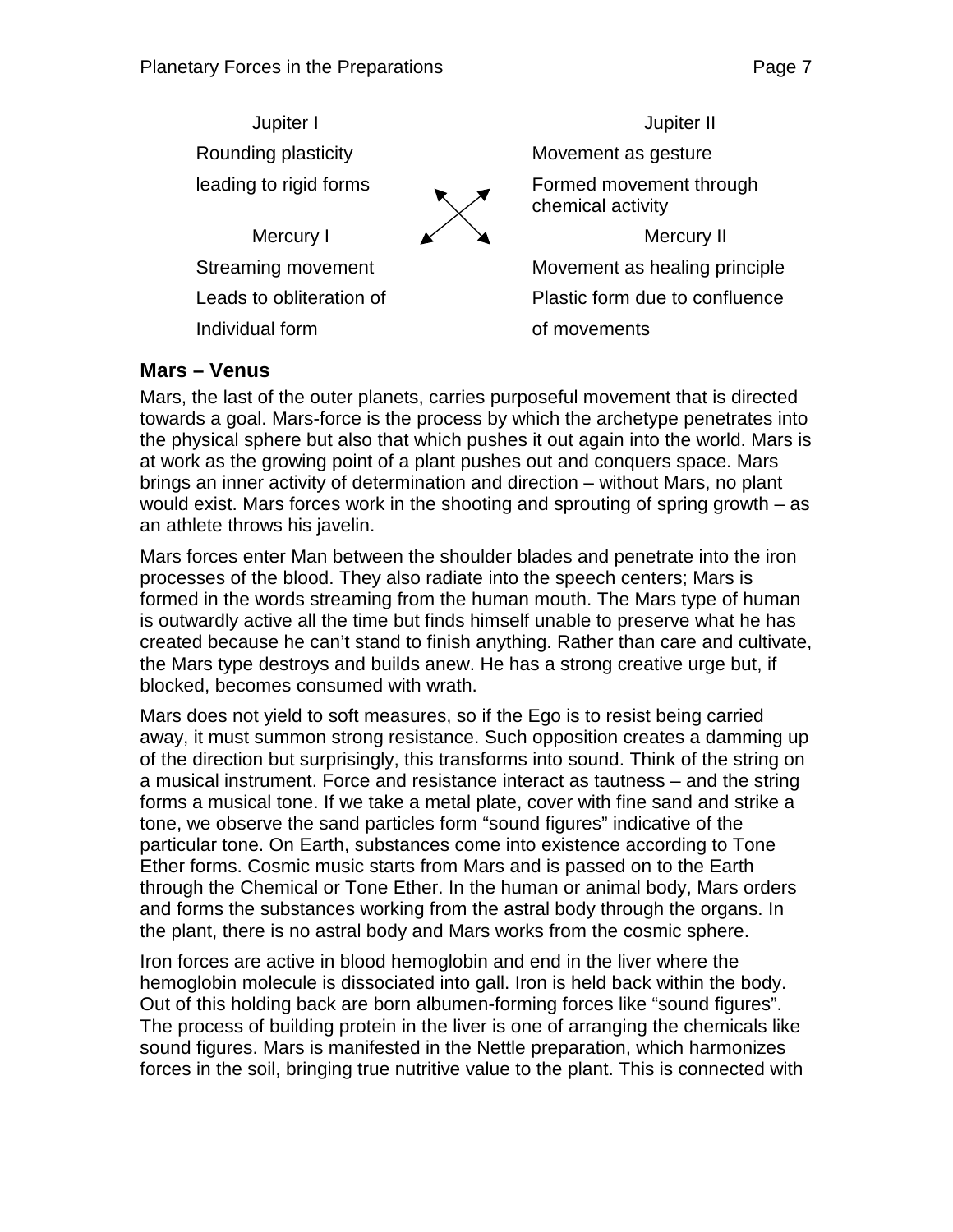a health protein-building process and also the formation of starch, because each starch granule is surrounded with a protein sheath.

While Mars is out there, Venus is goes deep and stays hidden. Venus is connected with deeper nutrition (at the cell level) and the deepest building process of the organism where inanimate substance is first received into the life stream. Venus is connected with clearing space for something else to unfold. Think of the home belonging to a quite and attentive host. In this home, people can meet and have a productive exchange of ideas precisely because the quiet host has arranged the conducive environment. As Mars is associated with speaking, so Venus is associated with listening. Goethe called conversation more precious than light because of this harmony between partners.

To become Venus completely would mean to renounce the self; the Ego could no longer exist. Ego overcomes this by "sucking away" or excreting products of the life forces, through the kidney-bladder system. From these organs, the sucking power of excretion reaches into all the living cells. The Venus process comes to an end in the kidney. Here ether force and substance are separated, the substance is excreted and the ether forces radiate upwards into the eye, combining the act of seeing with the force of going out into the world. Mars and Venus have a strong cooperation. Protein, formed through Mars, nourishes the cells along the Venus path. The ether forces freed by the kidney unite with the determinations and direction of Mars in the eye's force of vision.

Think of the violin. The determined movement of the bow is halted by the stable string and tone results. The resonance of the instrument creates the opening for the tone to develop and individuality adds musical quality to the tone. In the plant world, e can see the force of the growing point, directed outwards, is surrounded and filled by nourishing Venus force. Both are needed for growth. Building up and excreting cooperate closely; the dammed force of the growing shoot makes protein formation, while the force of excretion is in the bark and its deposits. Venus is manifest in the Yarrow preparation, which is prepared in the stag bladder, at the end of the kidney sucking process. Thus, the yarrow is strengthened in its connection with Venus so it can receive cosmic substance to enliven the soil and balance exploitation. It is associated with potassium processes.

Mars I Mars II Directed movement Tone, from stayed movement Growth into space **Protein formation** Substance formation Venus I  $\angle$   $\angle$   $\angle$   $\angle$  Venus II Nurturing nutrition **Excretion** Forming receptacle for Separation of substance from Something higher to enter ether forces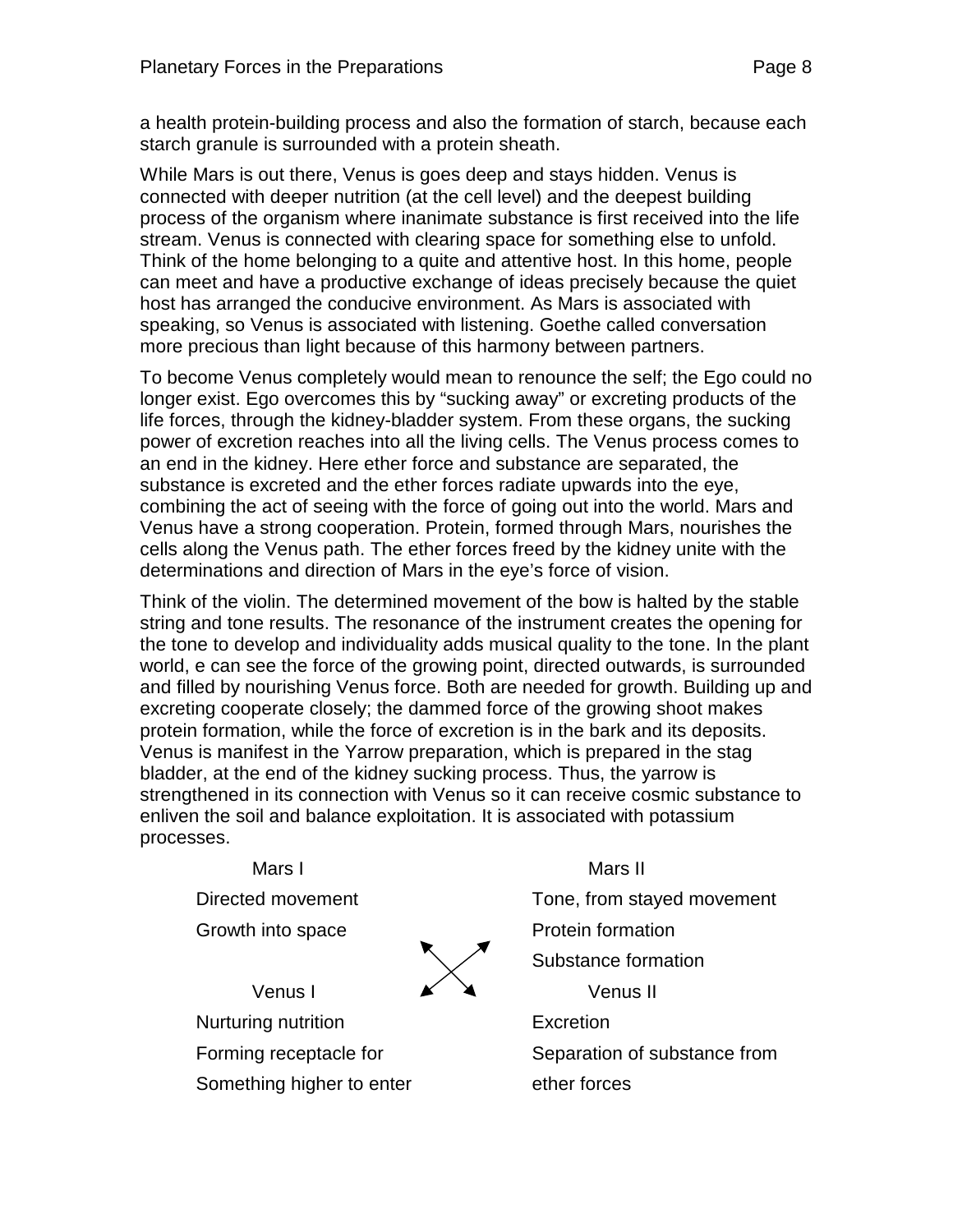#### **Working of the Sun**

The Sun stands in the center of the three polarities. It provides balance, not a dead equilibrium but a living interplay, for each. The activity of the Sun is both expanding, spreading out in space, and contracting, into a point. Neither follows a straight line but both are spiral processes. We see this contrast as "Winter Sun" and "Summer Sun" as well as in "night" and "day". In making the preparations, it is important that the material be exposed to the right stage of the Sun. This breathing and pulsing of the Sun goes through all the planets, creating a rhythmic interplay. In the human body, we see the Sun rhythm in blood circulation. First, the blood streams from the heart into the periphery of the smallest capillaries. On its return journey, it flows slowly, then gathers speed and rushes back into a vortex in the right atrium of the heart. Similarly, the Sun condenses cosmos into substance, then transforms it back into cosmic. Horn Manure, exposed to the "Winter Sun", and Horn Silica, exposed to the "Summer Sun", are the two preparations representing the Sun aspects. Both are stirred before use, with a rhythmic stirring that produces a spiral vortex, releasing the Sun forces preserved in the materials. Because plants are really a Sun-Earth being, these preparations are the most important. After the Earth has received the treated and harmonious compost, the Sun-breathing process brings all into movement. Thus, the Sun preparations are applied at the last moment before sowing and maturation. Horn Manure brings the forces that are concentrated on the Earth as germination and growth; while Horn Silica brings the outer cosmic forces that produce quality and aroma.

If we combine with the images of planetary processes, we see the group of outer planets represents cosmic influence coming down to Earth.

| Saturn I  | From cosmic distance, Spirit works inward, contracting, the<br>archetype seal is impressed onto the Physical, reaches as far as<br>crystallization. |
|-----------|-----------------------------------------------------------------------------------------------------------------------------------------------------|
| Jupiter I | Rounding-off forces add plastic beauty to the severe Spirit forms,<br>creating noble and sublime patterns.                                          |
| Mars I    | What has been created is now placed forcefully into space,<br>directed growth becomes visible.                                                      |

These three influences are the incarnation of a living being. The archetypes want to place themselves in the world, but without paying attention to earthly conditions. The world, however, imposes a counterforce that is a responsive adaptation to local conditions. The Earth responds, answers, receives and nurses the cosmic influence through the inner planet processes.

| Venus I | Opens the body as a chalice for Etheric Formative forces, |
|---------|-----------------------------------------------------------|
|         | nourishes what Mars thrusts into space.                   |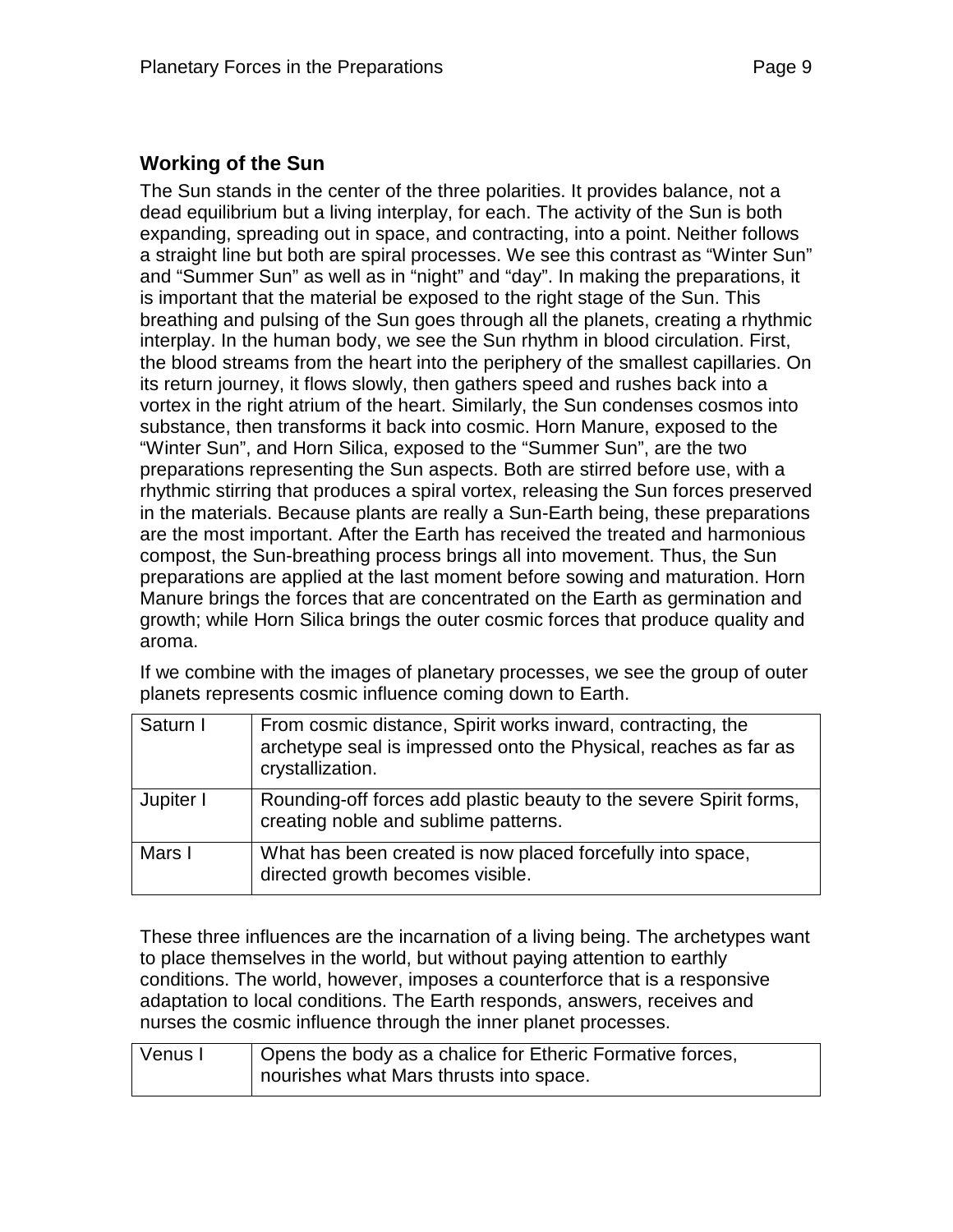| Mercury I | Brings fluid, streaming movement, completely adaptable to the<br>momentary conditions, changes rigid Jupiter forms into what is<br>possible for the local conditions.                                           |
|-----------|-----------------------------------------------------------------------------------------------------------------------------------------------------------------------------------------------------------------|
| Moon I    | Through reproduction at the small-scale (cell division) and large<br>(species reproduction) creates chaos into which Saturn can<br>impress its seal, where in every cell the archetype can be received<br>anew. |

The outer and inner planets weave together to bring about birth and growth. But the driving force behind is the contracting force of the Sun, condensing from the periphery through the planets into Earth. This is what happens in the human embryo and in the case of the plant world during autumn and winter. On a large scale, this dying process occurs during the fall season. On a small scale, it happens all the time because the single cell must die for the organ to grow. Life is a continuous, dynamic living and dying. The retarding forces of death are as important as those of growth. In plants, we can see that an excess of up-building forces creates a disease condition, in which alien organisms become parasites. To understand how these disintegrating processes are organized, we must look at the secondary processes.

| Moon II    | The sequence of generations-thorough-time is thrown back out of<br>the world of space into that of time by reflection. Intensification is<br>the retarding, congesting of growth forces so that these become<br>finer and more configured, as the cotyledons lead to the leaf and<br>then the flower petal. This is in opposition to unfettered growth that<br>would otherwise lead to a single giant leaf. Refinement happens<br>while expansive growth is restricted, and brings more the<br>individual archetype of the plant's Spiritual nature. |
|------------|------------------------------------------------------------------------------------------------------------------------------------------------------------------------------------------------------------------------------------------------------------------------------------------------------------------------------------------------------------------------------------------------------------------------------------------------------------------------------------------------------------------------------------------------------|
| Mercury II | Formative forces are countered through the meeting of flowing<br>movements. Empty space is created, falling out of the stream of<br>life. The forms of supporting organs are created, such as wood out<br>of cambium.                                                                                                                                                                                                                                                                                                                                |
| Venus II   | Excretion is closely connected with Mercury II, allowing ordered<br>substance (protein) to be present. The process harmonizes<br>substance but comes to rest in dying substance. That is, living<br>protein is swirling albumin chaos; only dying protein falls into a<br>definite structure. Once substances form, they decline into<br>increasingly rigid patterns.                                                                                                                                                                                |
| Mars II    | After St. Johns Day, the forces of maturation increase in the plant.<br>Leaves and buds harden off. From living, streaming fluid-life, food<br>substances are stored as solid deposits, a submission to Earthly<br>gravity, a preserving condensation. Up-building is over but<br>substances will be saved for future renewal.                                                                                                                                                                                                                       |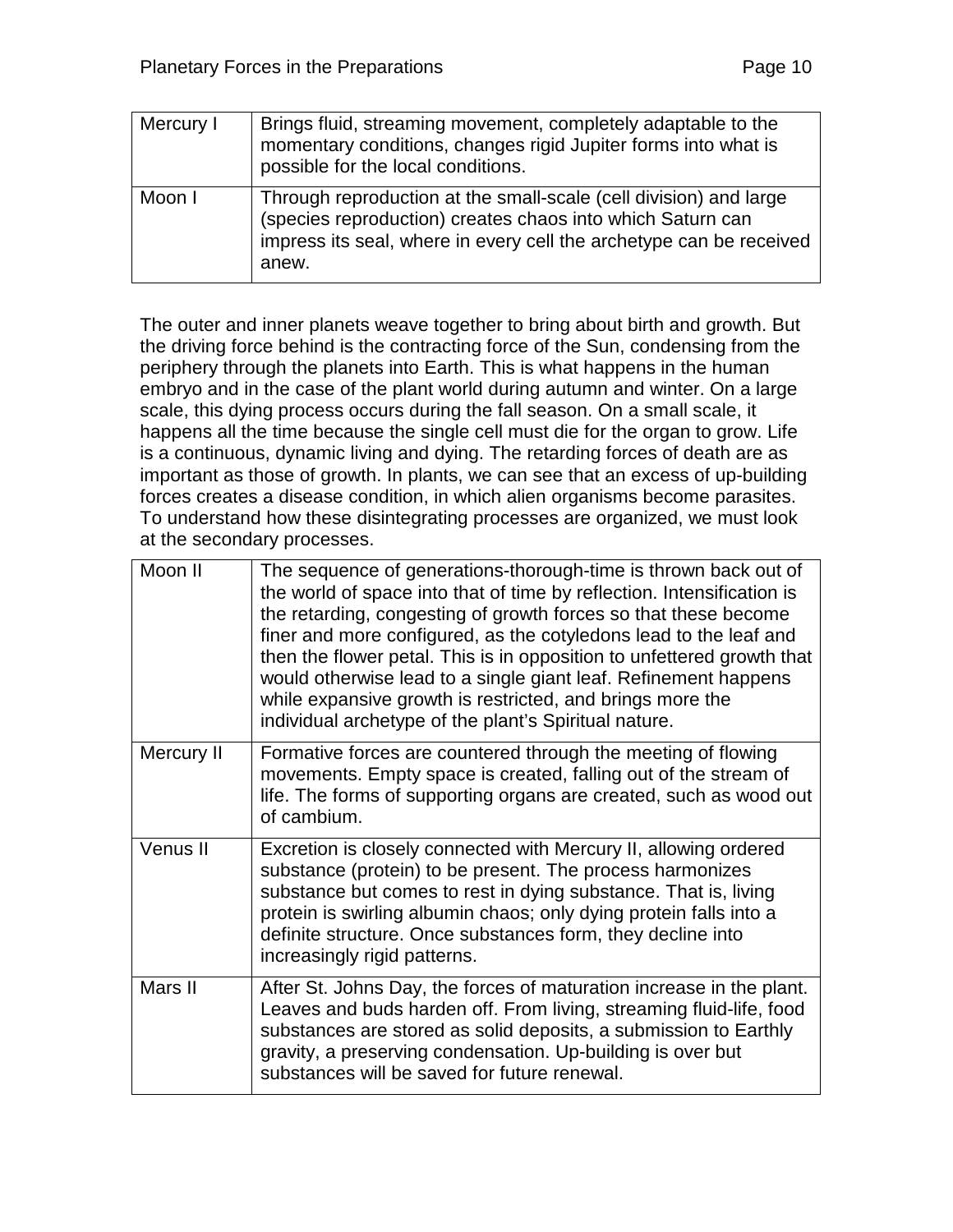| Page 11 |
|---------|
|---------|

| Jupiter II | Jupiter's activity is that of chemistry. Aromatic substances are the<br>finer Jupiter processes. Starch is formed out of sugar, oils out of<br>carbohydrates, alkaloids out of disintegrating proteins. These<br>substances bestow specific properties on the seeds and fruits. The<br>cosmic influence is made denser (to roots) and thinner (to<br>aromatic fruits).                      |
|------------|---------------------------------------------------------------------------------------------------------------------------------------------------------------------------------------------------------------------------------------------------------------------------------------------------------------------------------------------------------------------------------------------|
| Saturn II  | The resurrection from space into time occurs through the<br>formation of the seed. The whole plant disappears from the world,<br>contracted into a minute point, handed over to a future time.<br>Excess contraction means that protein contracts to carbon-<br>nitrogen bonds (cyanogen). Stone fruits exhibit cyanogens aroma<br>in their pit, showing their strong connection to Saturn. |

To summarize the Sun-planet connections:



# Primary and Secondary Planetary Processes

The "Summer Sun" stimulates the cosmic influences coming downward to become the forces that drive plant growth invisibly. In the secondary processes, the plant becomes visible – what we can see has already fallen out of life – life itself is an invisible dynamic process. Only after the life process has passed through the Earth sphere, overcoming the Earth forces, do we see substances formed. These bear the impress of life but are no longer living. The visible plant is left behind in the resurrection of forces, as a butterfly leaves its chrysalis.

The Spring-Summer-Day Sun is inhaling or incarnating.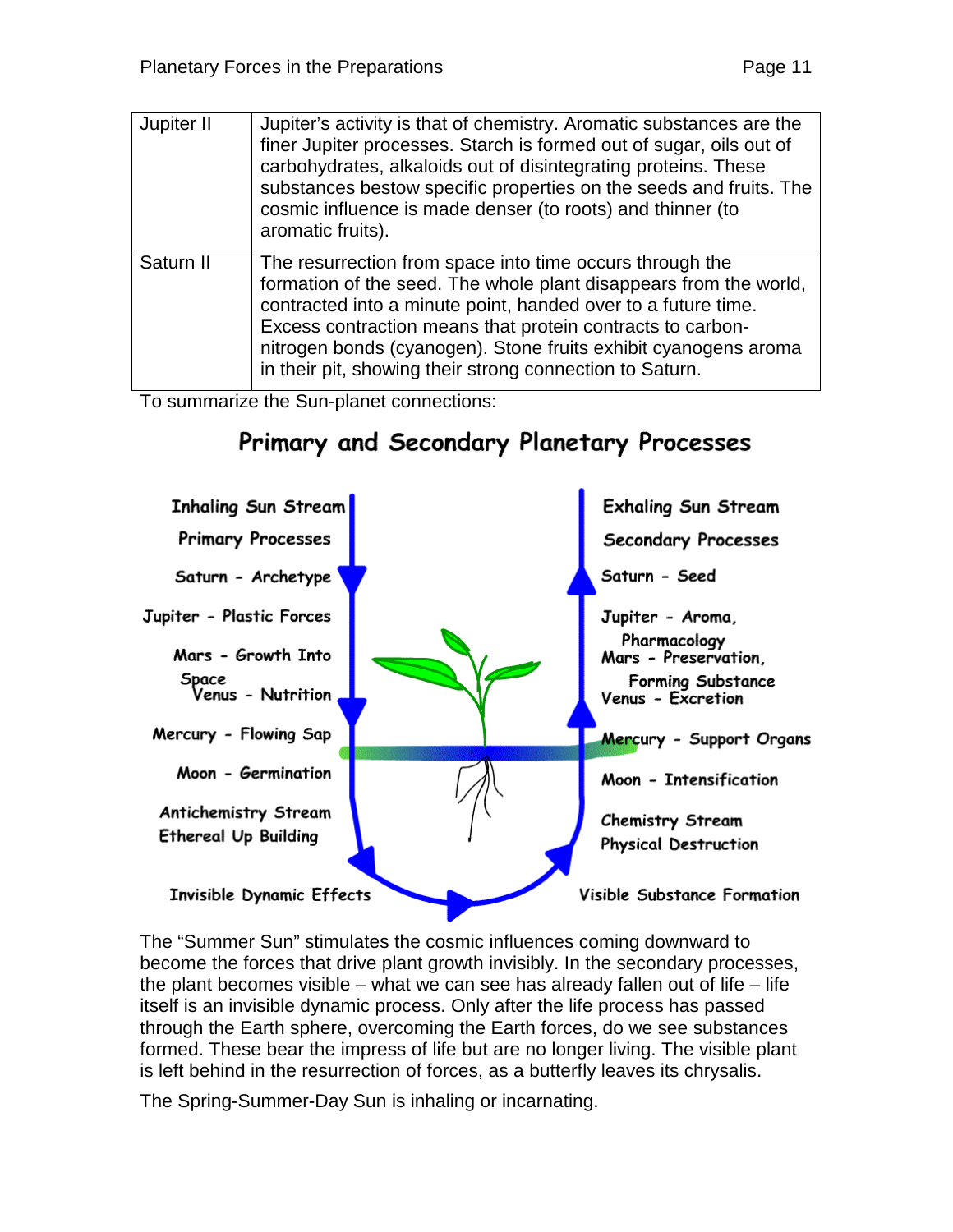The Autumn-Winter-Night Sun is exhaling or excarnating.

In the first Agricultural Lecture, Steiner pointed out these two streams in plant growth. First, the growing forth (primary processes of Saturn, Jupiter, Mars), then propagation and reproduction (primary processes of Moon, Mercury, Venus). The outer planets work via warmth and silica; the inner ones via calcium and water. In the Second Lecture, Steiner points out that it is more complicated through the three-fold form. Now, we find the Earth's surface compared to the diaphragm, as a breathing surface for the Sun. During incarnating, near planets work directly on the plant through rain and dew; outer planets work through silica in the air and are reflected by silica in the Earth. Below the ground, the secondary forces begin in order to set limits to growth. The disintegrating processes lead to contraction of form, intensification (of leaf to petal), and preserving nutrition. These forces work from the Earth to the root. So above the ground, primary incarnating forces are active; below the ground retarding, excarnating forces are preparing.

During winter, the situation is reversed. Above the ground is rigidity and cold, the plant withdraws, secondary excarnating forces rule the atmosphere. Life processes withdraw to below the soil, preparing to unite with the seed. Water processes condense to crystals, but when they thaw in the spring, they carry to the seed resurrection, protein formation, aroma and quality. The Earth is at its most crystalline, exposed to primary outer planet forces, absorbing the force of the archetype. The secondary inner planet forces wait by the roots and become active after January 28 as sap begins to rise, even if snow still covers the Earth.

This is the picture of "Heavenly forces rising and descending, passing from one to another the golden buckets".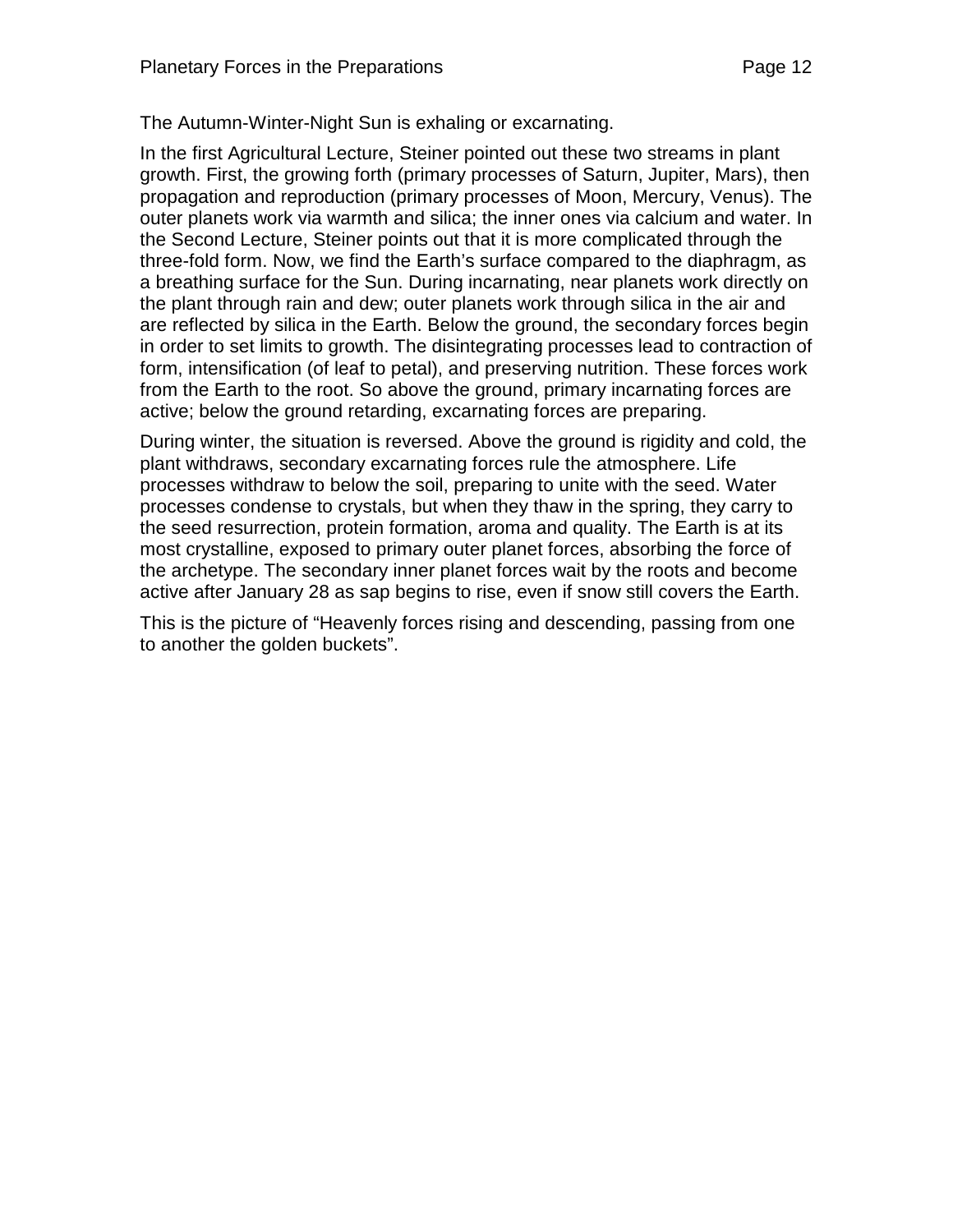| Warmth | Flower warmth | Archetype – plastic forces<br>growing forth | Reflected by rocks<br>(Si)  |
|--------|---------------|---------------------------------------------|-----------------------------|
| Air    | dead          |                                             |                             |
| Water  | Rain          | Germination - flowing sap,<br>nutrition     | Drawn down by<br>lime (Ca)  |
| Earth  | living        |                                             |                             |
|        |               | Sun (Diaphragm)                             |                             |
| Earth  | dead          | Intensification, support,<br>excretion      | Root tendency<br>working up |
| Water  |               |                                             |                             |
| Air    | Root warmth   | Food substance, aroma, seed<br>formation    | From below<br>working down  |
| Warmth | living        |                                             |                             |

#### **Summer Conditions**

## **Winter Conditions**

| Warmth | <b>Distant</b> | No point of contact                                        | In spring, these<br>start downward<br>drawn by lime |
|--------|----------------|------------------------------------------------------------|-----------------------------------------------------|
| Air    |                |                                                            |                                                     |
| Water  | Snow           | Resurrection, food formation,<br>protein formation, health | Trickle down as<br>melted snow                      |
| Earth  |                |                                                            |                                                     |
|        |                | Sun (Diaphragm)                                            |                                                     |
| Earth  | Crystalline    | Communion of seed and<br>archetype                         |                                                     |
| Water  |                |                                                            |                                                     |
| Air    | Root warmth    | Germination forces, flowing of<br>sap                      | Working upwards<br>after January                    |
| Warmth |                |                                                            |                                                     |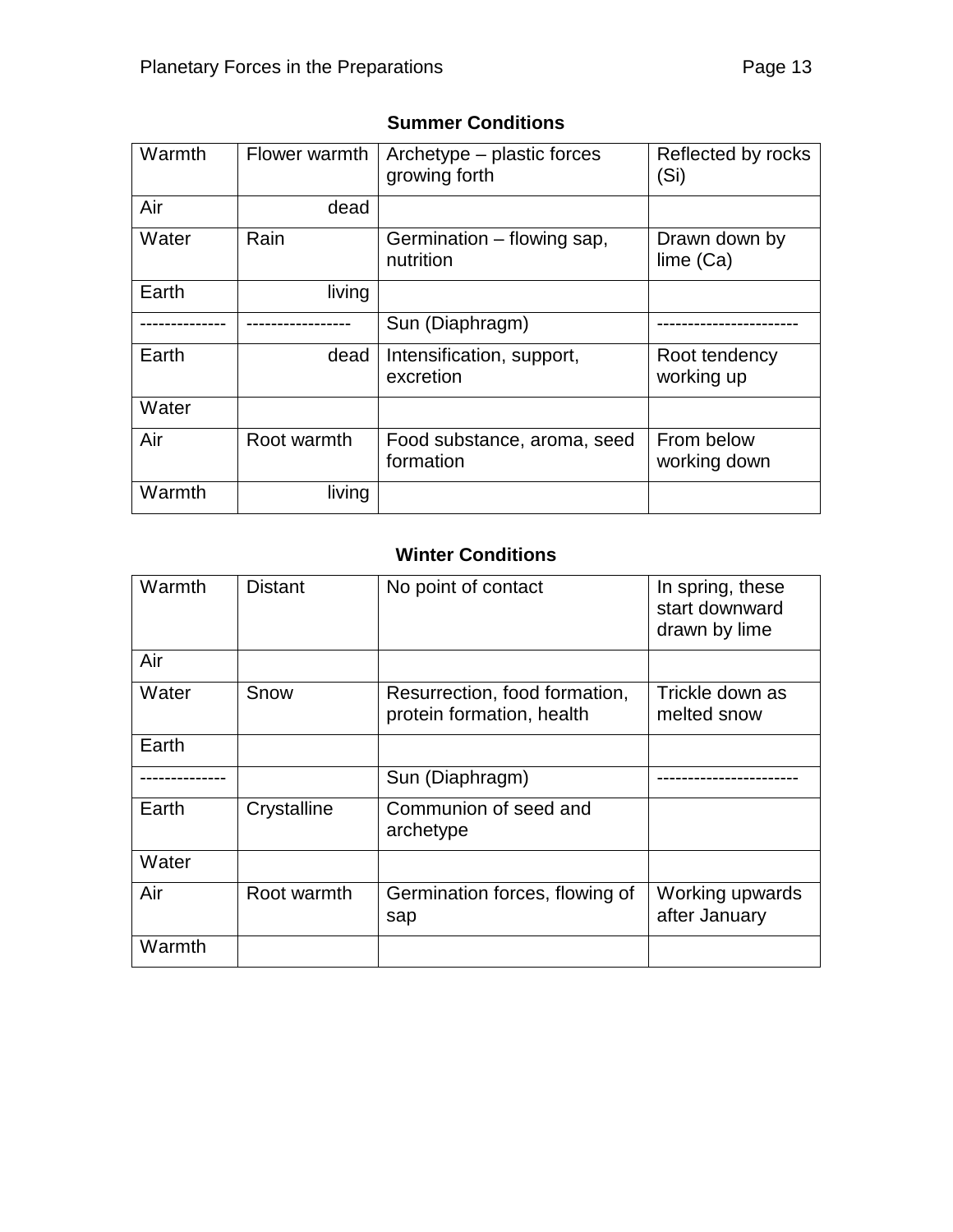## **502 – Yarrow Prep**

Steiner says sulfur effects are here brought to highest perfection, works as in medicine to remedy weakness of the astral body. This ability to create a favorable influence is characteristic of Venus. Yarrow is prepared by placing in a stag bladder (terminating point for Venus), exposing to the Summer Sun, then buried over winter. Steiner says it quickens the soil to receive more distant cosmic substances that come to Earth in homeopathic quantities. These are outer planet effects. Potassium, active in the plant framework, is quickened by yarrow. Excretion of cellulose and salts to assemble the plant framework is a secondary Venus process.

The stag's antlers are a naked extension of the skeleton into the air. Here something Saturnian pierces the usual skin covering and reaches outside the animal. The inmost skeleton mingles with the distant cosmic forces in the air. The horn is the exact opposite -- in the horn, Moon closes the gate and reflects back the interior forces that the antler allows to radiate out. Formation of the antlers is a rhythmic process over the course of the seasons while horns are permanent. During excretion (a secondary Venus process), disintegrating substance is sucked to the kidney. Physical substance is drawn off to the bladder while etherastral forces ray upward. In the case of the stag, these forces drive the antler growth. Once the antlers are completed, they become a sense organ. Astrality leaves the animal and communicates with the Earth's astral where distant planets are active. The flow of forces manifests as the "nervous" awareness state of the stag.

During the summer, the bladder sucks in the distant planets active in the homeopathic silica of the atmosphere. In the winter, these same forces are active in Earth's subterranean crystals. The bladder acts as if the antlers were still in existence, extending etheric into space. The yarrow (its medieval name was Venus' Eyebrows) becomes more able to unfold its Venus nature, to create a space wherein distant formative forces can manifest into the life stream.

## **503 – Chamomile**

Steiner indicated that chamomile as simulates calcium (and potassium). Manure thus treated has a more stable nitrogen content and kindles healthy growth. The herb is placed in cattle intestines and buried where snow water seeps into the ground to bring the cosmic-astral influence.

Medicinally, chamomile is widely used for mucous membranes and is particularly healing for the intestines. Typically, the herb induces sleep. Insomnia is a case where the astral body cannot separate from the physical because the etheric body is too weak. A chamomile compress brings the etheric body into movement and allows the astral to separate. Intensification of the etheric stream through motion and pacifying the chaos of the astral are Mercury processes. Digestion is a Mercury process of dissolving substances into fluid chyme and moving through the intestines. The intestine wall is a gland excreting digestive fluids into the foreign foodstuff. The substance of the foodstuff needs to be completely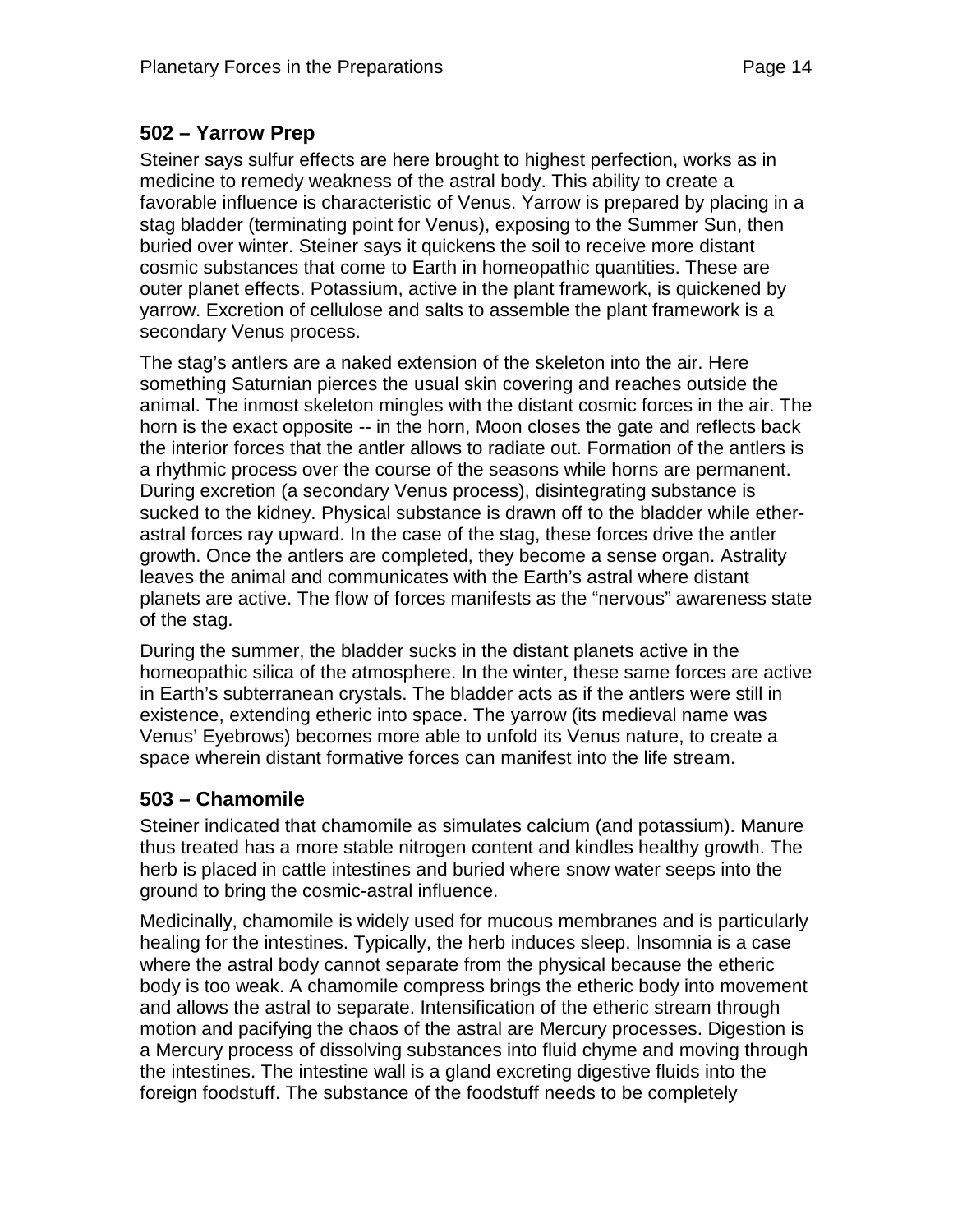destroyed to the point of inorganic so that it can be absorbed and quickened with the body's own ether-astral force. When chamomile is buried in the Earth, the secondary processes of the distant planets are active, coming in with snow water. The intestine wall continues its function of sending astral forces into its contents, but now those forces of the Earth not the animal body. The intestine connects the chemical and protein forming forces with the flowing, healing Mercury forces of the herb. This is why Steiner says the manure will be digested to a more stable form of nitrogen with better nutrition and health for plants.

### **504 – Nettle Preparation**

Steiner says the nettle has a kind of iron radiation as beneficial as the iron in our blood. The prepared nettle does not permit any wrong process of disintegration in its neighborhood. The Earth becomes individualized for the plants we want to grow and the plant products are more nutritious. Steiner called it a "jack-at-alltrades" that can do very, very much.

Nettle has a Mars attitude, aggressive against anyone coming too close and throws its arrows into its opponent. Medicinally, nettle is a remedy for blood anemia and to stimulate milk. We meet here a preparation in which the planets from beyond the Sun are active and they require less potentising than the near planets. The nettle doesn't require an animal sheath for burying in the Earth. Recognizing that the secondary Mars process involves the building up of protein for preservation, Steiner described the preparation as developing a sensitive awareness in the soil such that no wrong decomposition or loss of nitrogen occurs.

#### **505- Oak Bark**

Steiner described oak bark as a remedy against plant diseases. It contains high levels of calcium of which he said, "It restores order when the etheric body is working too strongly, that is, when the astral cannot gain access." It damps down an overly rampant etheric body but in a gentle, regular way so that it does not create shocks. Plant diseases are a symptom of the etheric body being too attenuated to hold on to the astral-spiritual archetype. The etheric seeps away and allows disease organisms to enter. When that happens, we need to add a force from below with oak bark and its polar partner, the silica active in equisetum. The effect is a regulation of Moon influence. Steiner described the effects of a thoroughly wet spring. Then the Moon forces enter the Earth too strongly and work form below upwards too strongly. That which should occur only a seed formation happens too early and the seed becomes like soil for other organisms to arise. Equisetum works from above to remove super-abundant Moon forces. Oak bark becomes active in the soil to restore normal Moon forces.

Oak bark is associated with the nearest planet and needs to be consolidated to develop a closer connection with the Earth. This is the purpose of the animal skull. Oak bark fills the skull and the then it is buried where snow water can flow past it during the winter. We recall that distant forces live in the snowmelt, bringing resurrection (Saturn), chemistry (Jupiter) and protein formation (Mars).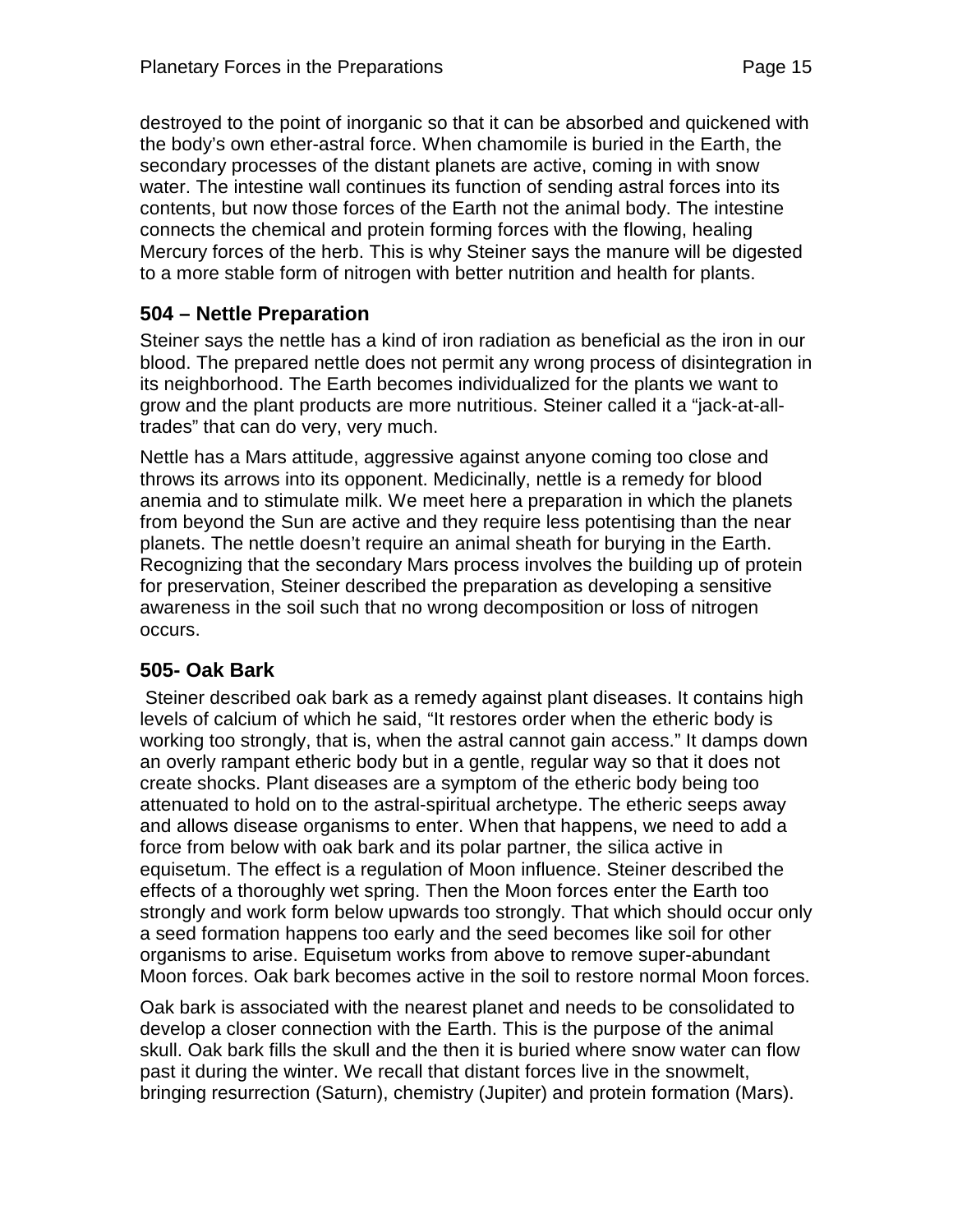In the skull, the secondary Moon process dampens germinating forces and reflects the world inward. This "killing" dampens down the etheric while it allows the astral to form an image within the substance so that the calcium of oak bark dominates the Moon process of blind growth.

## **506 – Dandelion**

Steiner said that "we need silicic acid to attract and draw in the cosmic properties…there must be a clear and visible interaction between silicic acid and potassium." The dandelion is described as being made "inwardly sensitive" to draw in things from distance. Medicinally, dandelion is a "spring tonic" against liver problems. Silica effects are active in bringing in the outer planets; potassium is active in the upright frame of its flower stalk. The dandelion root reaches straight down deeply into the dead strata of lower sub-soil. The seed receptacle forms a crystalline structure. Jupiter forces are at work in the silica form and in the chemistry of the milky sap. The plant parts do not need a lot of treatment – they are placed within an animal membrane to enhance their forces. Then the herb spends the winter in the crystalline Earth, exposed to the distant planets.

The sheath is the thin and shining mesentery from which fat has been removed. This membrane is unique in being sensitive to pain even though it covers organs that are not sensitive to pain. Thus, it serves higher consciousness but in the lower part of the body. When a person forms a mental image in the upper body, it is carried down to the organs in the process of forgetting. There the image is reflected by the organ's surfaces and can be remembered again by inner vision. What Jupiter has formed passes thorough and is preserved for later activity. In the mesentery, the dandelion is exposed in the Earth to distant winter forces that pass through. The package now attracts formative forces into itself. The "Earth brain" relates to the preparation as the human brain relates to the metabolic organs; forces formed above are preserved for memory.

Steiner says that this preparation makes the plant sensitive so that it can attract what it needs even from adjoining fields or forest. Thus, the whole farm becomes a greater organism in a noble arrangement worthy of Jupiter.

#### **507 – Valerian**

Steiner said little – only that this preparation stimulates the plant to behave properly towards phosphorus. Valerian gets little preparation. The flowers are pressed and the extraction diluted with water and sprinkled over the compost pile. Diluting and potentising are enough because we are dealing with Saturn, the most distant and already potentised planet. Steiner described the medicinal effect of valerian as strengthening the Ego (for the plant this means the spiritual archetype) against a too strong astral influence. With oak bark, we regulated astral against a rampant etheric. Valerian root is a sedative that lowers nervous excitement.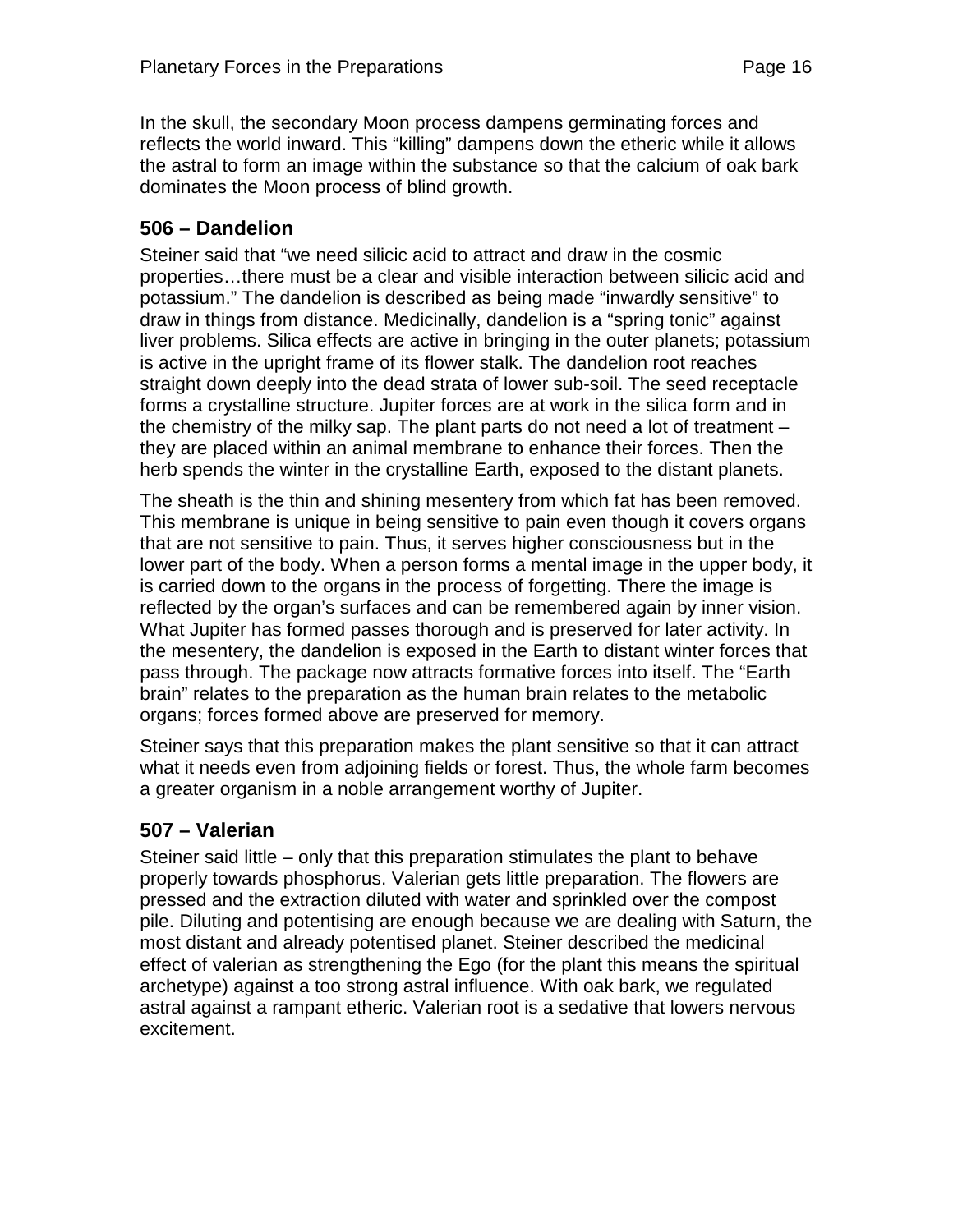## Summarizing the preparations:

| Planet         | Herb          | Sheath           | Location                          | Season                           |
|----------------|---------------|------------------|-----------------------------------|----------------------------------|
| Saturn         | Valerian      |                  | In Water                          |                                  |
| Jupiter        | Dandelion     | <b>Mesentery</b> | In Earth                          | Winter                           |
| <b>Mars</b>    | <b>Nettle</b> | --               | In Earth                          | <b>Both winter</b><br>and summer |
| Venus          | Yarrow        | Stag's bladder   | Both above<br>and below<br>ground | Both summer<br>and winter        |
| <b>Mercury</b> | Chamomile     | Intestine        | In Earth                          | Winter                           |
| Moon           | Oak Bark      | <b>Skull</b>     | <b>Under Water</b>                | Winter                           |

Observations:

Mars-Venus preps need both winter and summer.

Jupiter-Mercury preps made only during winter.

Saturn-Moon preps are placed in water.

Outer planets are spiritualized already, need less treatment.